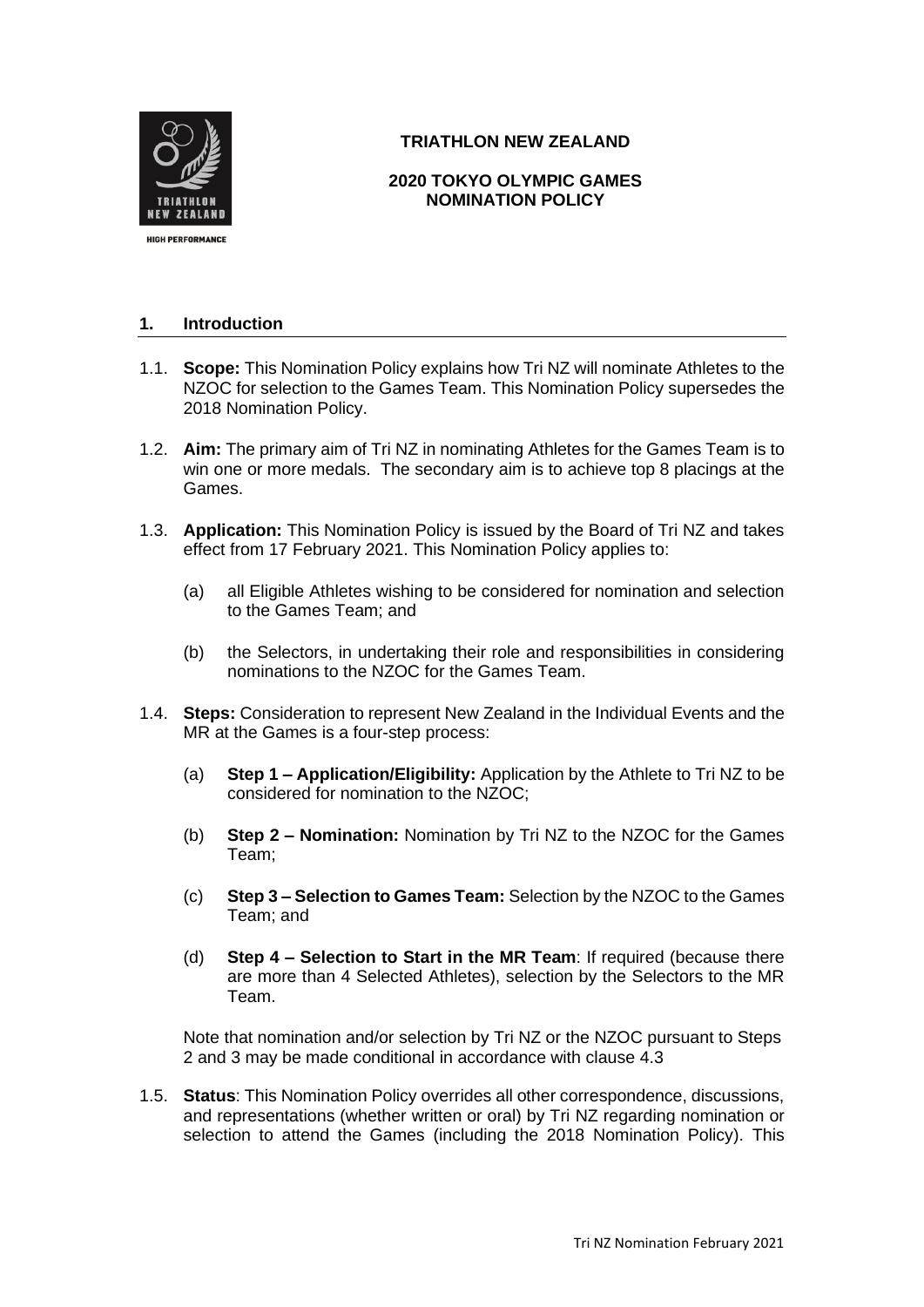Nomination Policy should be read in conjunction with the NZOC Selection Policy and NZOC Nomination and Selection Regulation.

- 1.6. **Reserves**: On the Nomination Date, Tri NZ may nominate Athletes as Reserves for Individual Events and/or MR Events in the event a Selected Athlete is unavailable to attend the Games through injury or otherwise.
- 1.7. **Definitions**: Clause [13](#page-12-0) of this Policy sets out the meaning of certain words used in this Policy.

### <span id="page-1-1"></span>**2. Qualification of Quota Places**

- 2.1. **Qualification:** New Zealand must qualify quota places in the Event in accordance with the World Triathlon Qualification System. Please note that:
	- (a) Quota places will be allocated to the NZOC as a result of New Zealand Athletes' performances over the relevant period; and
	- (b) Qualification of a quota place for New Zealand in the MR or an Individual Event, in accordance with the World Triathlon Qualification System, by an Athlete (or group of Athletes) does not guarantee that Athlete (or group of Athletes), will be nominated or selected to compete at the Games.
- 2.2. **Composition of Games Team:** Subject to quota places being available AND in accordance with the World Triathlon Qualification System:
	- (a) All Athletes successfully selected to the Games Team must take part in an Individual Event.
	- (b) If only 4 Athletes are successfully selected for the Games Team, all Athletes must take part in the MR.
	- (c) If more than 4 Athletes are successfully selected to the Games Team, the MR Team will be selected by the Selectors in accordance with this Nomination Policy.
	- (d) In the event there are less than 4 Athletes successfully selected to the Games Team, there will be no Athletes nominated and/or selected to the MR Team.

#### <span id="page-1-2"></span>**3. Step One – Application and Eligibility for Nomination**

- <span id="page-1-0"></span>3.1. **Eligibility:** The Selectors may only consider an Athlete for nomination who is an Eligible Athlete as at the Nomination Date. An Athlete will only be an Eligible Athlete if the Athlete:
	- (a) has demonstrated MR Commitment;
	- (b) is a member of Good Standing of Tri NZ; and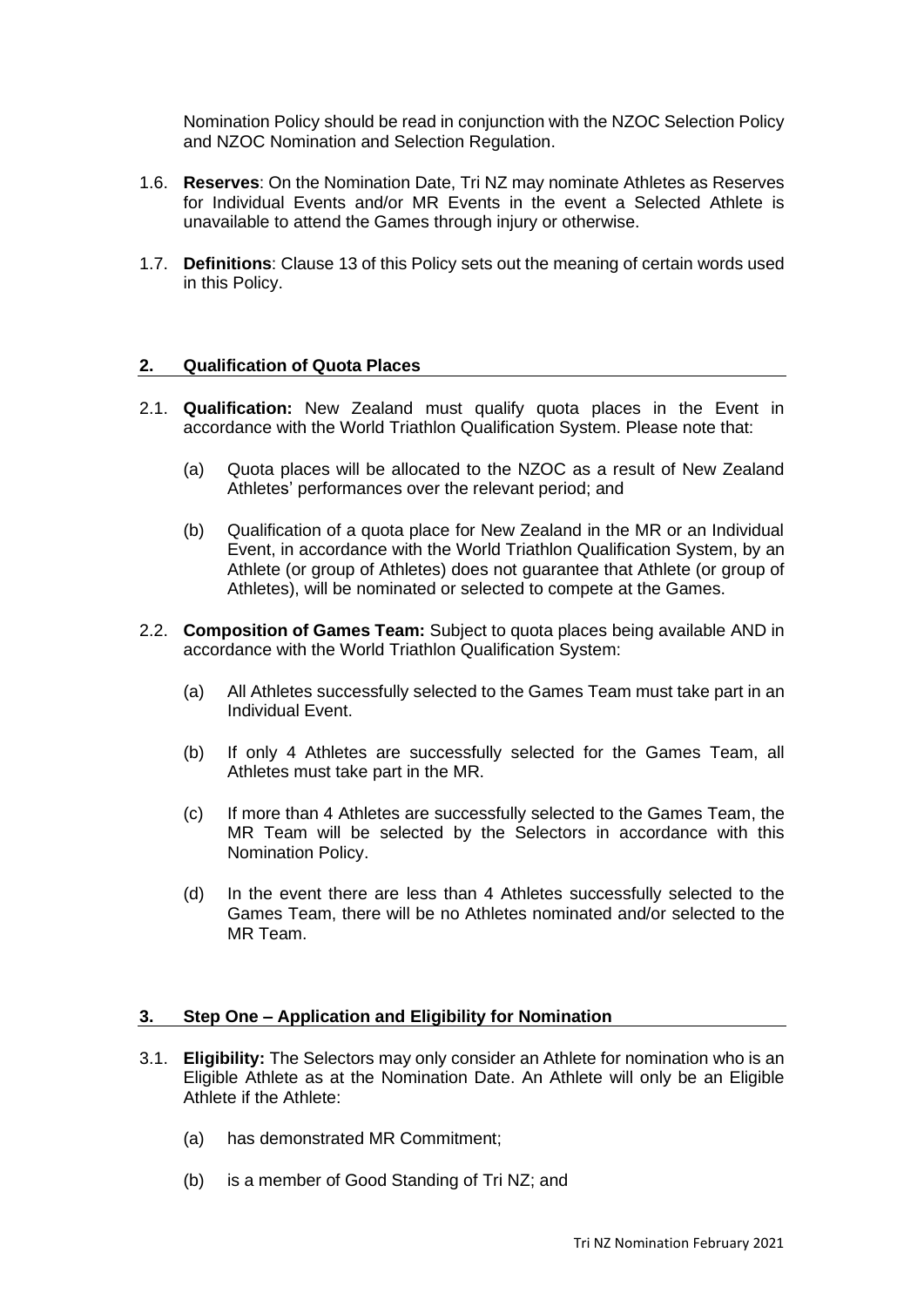- (c) has fully completed the application requirements set out in clause [3.2](#page-2-0) of this Nomination Policy; and
- (d) has demonstrated to the satisfaction of the Selectors that he or she is not suffering any physical or mental impairment that would prevent him or her from competing in the Games to the best of his or her ability; and
- (e) has in the view of the Selectors, not acted in such a manner so as to bring the Athlete, the sport, Tri NZ or the NZOC into public disrepute; and
- (f) to Tri NZ's knowledge, has not used or administered any substance which, if it had been detected as being present in the Athlete's body tissue or fluids, would have constituted doping, or used any prohibited method or committed any other doping offence as defined in the WADA Code, Tri NZ's, World Triathlon's or NZOC's Integrity Regulation (a copy of which is available at [http://www.olympic.org.nz/assets/Uploads/Integrity-](http://www.olympic.org.nz/assets/Uploads/Integrity-Regulation-2017.pdf)[Regulation-2017.pdf\)](http://www.olympic.org.nz/assets/Uploads/Integrity-Regulation-2017.pdf); and
- (g) from 23 January 2021 (or such extended date as agreed by the NZOC Board) has provided their name and contact address details to the NZOC for the purposes of out of competition drug testing by DFSNZ; and
- (h) meets all eligibility criteria imposed by World Triathlon as specified in the World Triathlon Qualification System (including, but not limited to, the World Triathlon minimum ranking requirement), and any other additional eligibility requirements required by Tri NZ or NZOC or otherwise in connection with the Games and notified by Tri NZ on its website after the date of this Nomination Policy.
- <span id="page-2-1"></span><span id="page-2-0"></span>3.2. **Application Procedure**: Athletes wishing to be considered by Tri NZ for nomination to the NZOC for consideration of selection to the Games Team must:
	- (a) return a completed Athlete Application to the NZOC, in the form prescribed by the NZOC by the following dates ("**Application Date**"):
		- (i) no later than 5.00pm 23 September 2020; or
		- (ii) no later than 5.00pm 23 January 2021 (or extended date as agreed by the NZOC Board) in exceptional circumstances where Tri NZ provides NZOC with evidence that demonstrates the Athlete could not have reasonably been in contemplation before such date; and
	- (b) return a completed Athlete Agreement to the to the NZOC, in the form prescribed to the NZOC, prior to the Nomination Date.
- 3.3. **No Nomination:** If an Athlete does not meet all of the eligibility requirements specified in clause [3.1](#page-1-0) and 3.2 by his or her Nomination Date, the Athlete cannot be considered by Tri NZ for nomination to the NZOC, unless there are exceptional reasons and it is agreed by Tri NZ and the NZOC.
- 3.4. **Provision of Data**: Data to support an application may be provided by each Eligible Athlete and his or her coach or coaches directly to the Selectors as well as by Tri NZ. In addition, the Selectors may request any Athlete or Tri NZ to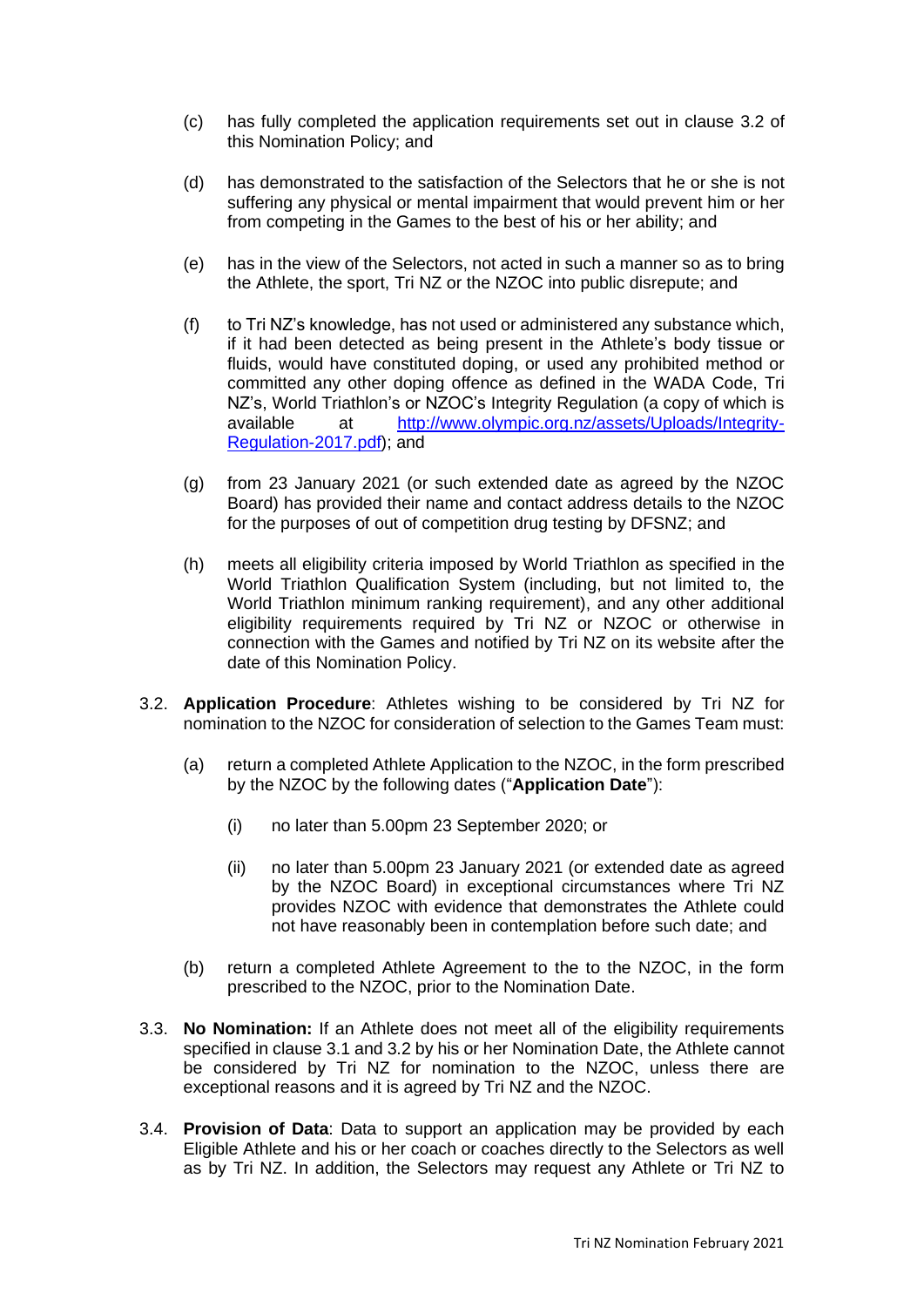provide Data to assist with its consideration of that Athlete. All Data must be provided on or before 12 March 2021 or it cannot be considered by the Selectors (with the exception of any Data that is provided to the Selectors at their request after that date). The CEO must ensure that a copy of any Data provided by Tri NZ to the Selectors is also provided to that Athlete.

### **4. Step 2 - Nomination by Tri NZ**

- 4.1. **Nomination**: Tri NZ will decide if it will nominate Athletes to the NZOC to be considered for selection to the Games Team, and if it does, it will do so by the Nomination Date.
- <span id="page-3-0"></span>4.2. **Nomination Date**: Subject to clause 4.4 of this Policy, the date for nomination to the Games Team is on or before **19 March 2021** (unless an alternative date is agreed between Tri NZ and NZOC) by which Tri NZ must nominate Athletes to the NZOC.
- 4.3. **Conditional Nominations:** Nomination of any Athlete may be subject to certain conditions being satisfied. If a nomination is conditional, the specific conditions will be specified and may include those noted below or any others specified by the Selectors:
	- (a) recovery from injury by a specified date; and/or
	- (b) meeting a specific performance requirement (which may or may not require the athlete to compete in a trial or other competition); and/or
	- (c) confirmation of an available quota place for the Games under the World Triathlon Qualification System by a specified date; and/or
	- (d) confirmation that New Zealand is or is not able to field a MR Team; and/or
	- (e) confirmation that the total number of quota places made available to New Zealand, in the specified genders, for the Games under the World Triathlon Qualification System, is equivalent to the number and genders of Athletes nominated by Tri NZ to NZOC for consideration for selection .
- 4.4. **Reservation of Rights:** In the event that a condition of nomination is unable to be met under clause 4.3 of this Policy then the conditional nomination will lapse and Tri NZ reserves the right to undertake a revised nomination process for one or more Athletes (which could include making alternative nominations) provided such nomination process takes place no later than 30 June 2021 and such nomination is undertaken in accordance with this Policy. For the avoidance of doubt, where the conditions in clause 4.3(d) have not been met, the revised nomination process will include re-applying the provisions of this Policy to the nomination criteria in clause 5 (if more or less quotas are available) and the Selectors must include the background to their original nomination process as well as the new evidential material when providing Tri NZ and NZOC with any revised nominations.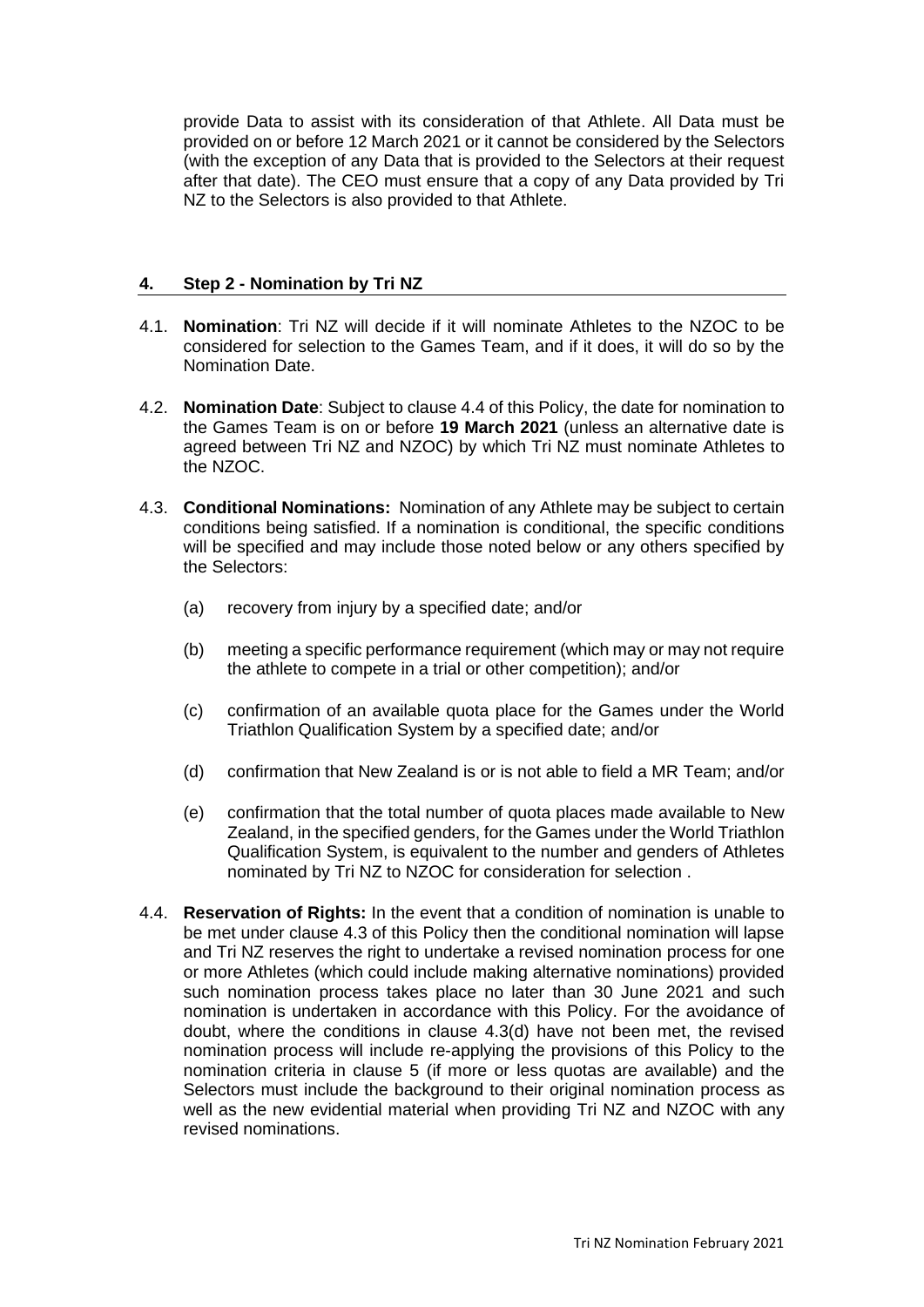- 4.5. **Selectors**: The Selectors shall decide on the Athletes to be nominated in accordance with the process set out in the Selectors' Terms of Reference.
- 4.6. **Nomination Criteria and Factors:** In deciding on the Athletes to nominate, the Selectors, must:
	- (a) apply the Nomination Criteria in clause [5;](#page-4-0)
	- (b) consider any Extenuating Circumstances in accordance with clause [6;](#page-7-0)
	- (c) consider any Other Factors in accordance with clause [7;](#page-8-0) and
	- (d) in all other respects, comply with this Nomination Policy.

#### <span id="page-4-0"></span>**5. Nomination Criteria**

<span id="page-4-1"></span>5.1. **Nomination Criteria:** In determining whether or not to nominate an Athlete to the NZOC for selection to the Games Team, the Selectors must apply the following criteria in order of priority:

### (a) **Primary Criteria – Individual Event**

Subject to clauses 5.2, 7 and 8, Eligible Athletes who meet the Primary Criteria will be nominated to the Games Team. An Athlete will meet the Primary Criteria where:

- (i) the Athlete has obtained two or more podia placings at Olympic distance Nomination Events during the Qualification Period, provided one of the two podia placings is obtained at the Tokyo Test Event; AND
- (ii) the Athlete can demonstrate to the satisfaction of the Selectors that he or she can contribute to at least a top 16 result in the MR as part of the MR Team.

Please note that nomination to the Games Team through the Primary Criteria does not guarantee nomination or selection for the MR Team. Nomination and selection to the MR Team is decided in accordance with clause 5.8.

## (b) **Secondary Criteria**

Subject to clauses 5.2, 6, 7 and 8, where any quota places remain after the Primary Criteria above has been satisfied, then as a Secondary Criteria, the Selectors may, in their sole discretion, nominate Eligible Athletes as follows: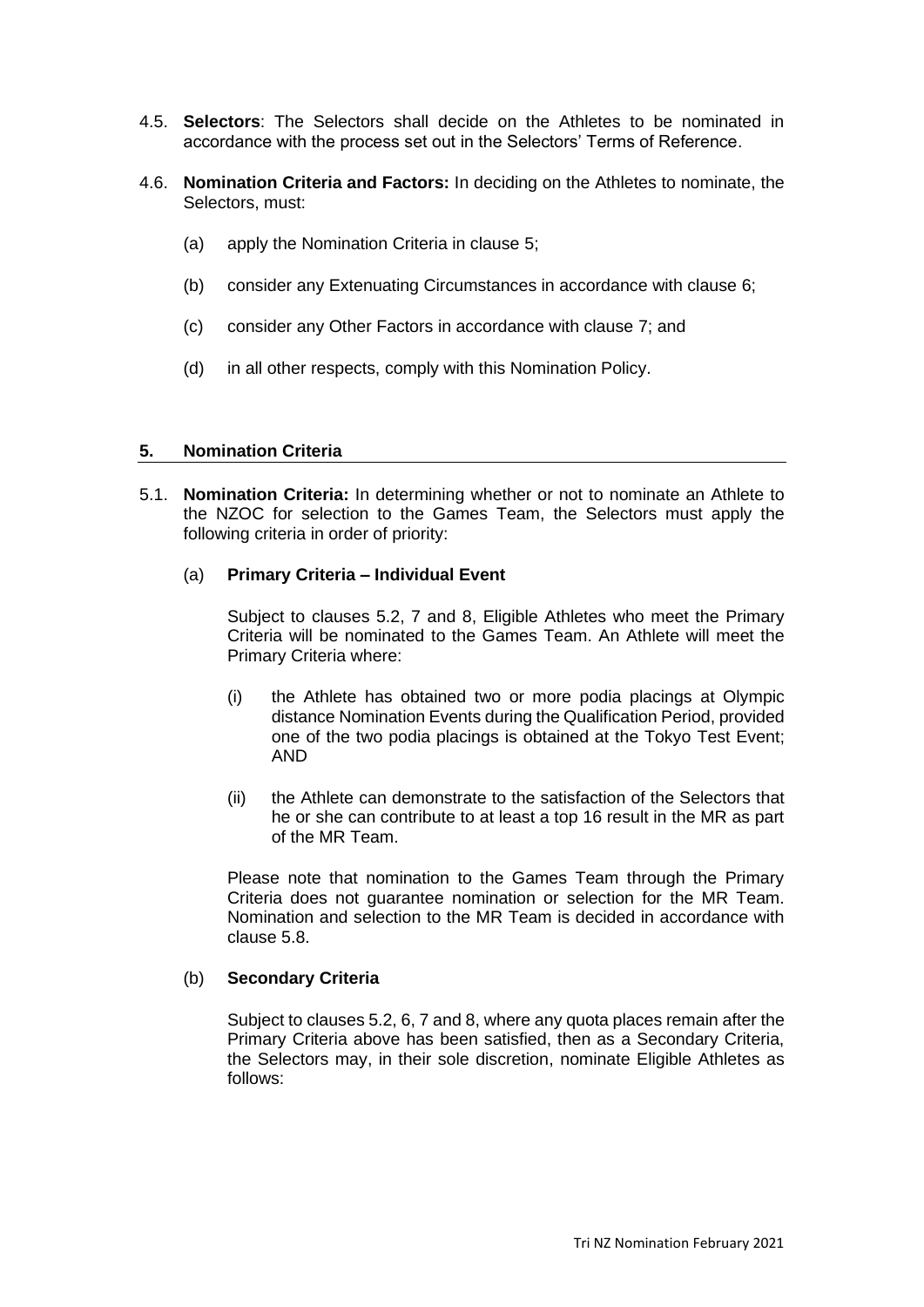### **If New Zealand obtains 4 or more quota places at the Games**

If New Zealand obtains 4 or more quota spaces at the Games (meaning that New Zealand will be able to enter an MR Team) the Selectors may nominate Athletes in the following priority order:

- (i) Any Athlete who the Selectors believe has demonstrated that he or she is medal capable in the Individual Event by meeting the Medal Capable Criteria AND that he or she is able to contribute to a medal result in the MR as part of the MR Team.
- (ii) Any Athlete who the Selectors believe has demonstrated that he or she is medal capable in the Individual Event by meeting the Medal Capable Criteria AND that he or she is able to contribute to a top 8 result in the MR as part of the MR Team.
- (iii) Any Athlete who the Selectors believe has demonstrated that he or she is medal capable in the Individual Event by meeting the Medal Capable Criteria AND that he or she is able to contribute to a top 16 result in the MR as part of the MR Team.
- (iv) Any Athlete who the Selectors believe has demonstrated that he or she is top 8 capable in the Individual Event by meeting the Primary Top 8 Criteria AND that he or she is able to contribute to a medal result in the MR as part of the MR Team.
- (v) Any Athlete who the Selectors believe has demonstrated that he or she is able to contribute to a medal result in the MR as part of the MR Team.
- (vi) Any Athlete who the Selectors believe has demonstrated that he or she is top 8 capable by meeting the Primary Top 8 Criteria in the Individual Event AND that he or she is able to contribute to a top 8 result in the MR as part of the MR Team.
- (vii) Any Athlete who the Selectors believe has demonstrated that he or she is top 8 capable by meeting the Primary Top 8 Criteria in the Individual Event AND that he or she is able to contribute to a top 16 result in the MR as part of the MR Team.
- (viii) Any Athlete who the Selectors believe has demonstrated that he or she is top 8 capable by meeting the Secondary Top 8 Criteria in the Individual Event AND that he or she is able to contribute to a top 8 result in the MR as part of the MR Team.
- (ix) Any Athlete who the Selectors believe has demonstrated that he or she is top 8 capable by meeting the Secondary Top 8 Criteria in the Individual Event AND that he or she is able to contribute to a top 16 result in the MR as part of the MR Team.
- (x) Any Athlete who the Selectors believe has demonstrated, that he or she is able to contribute to a top 16 result in the MR as part of the MR Team.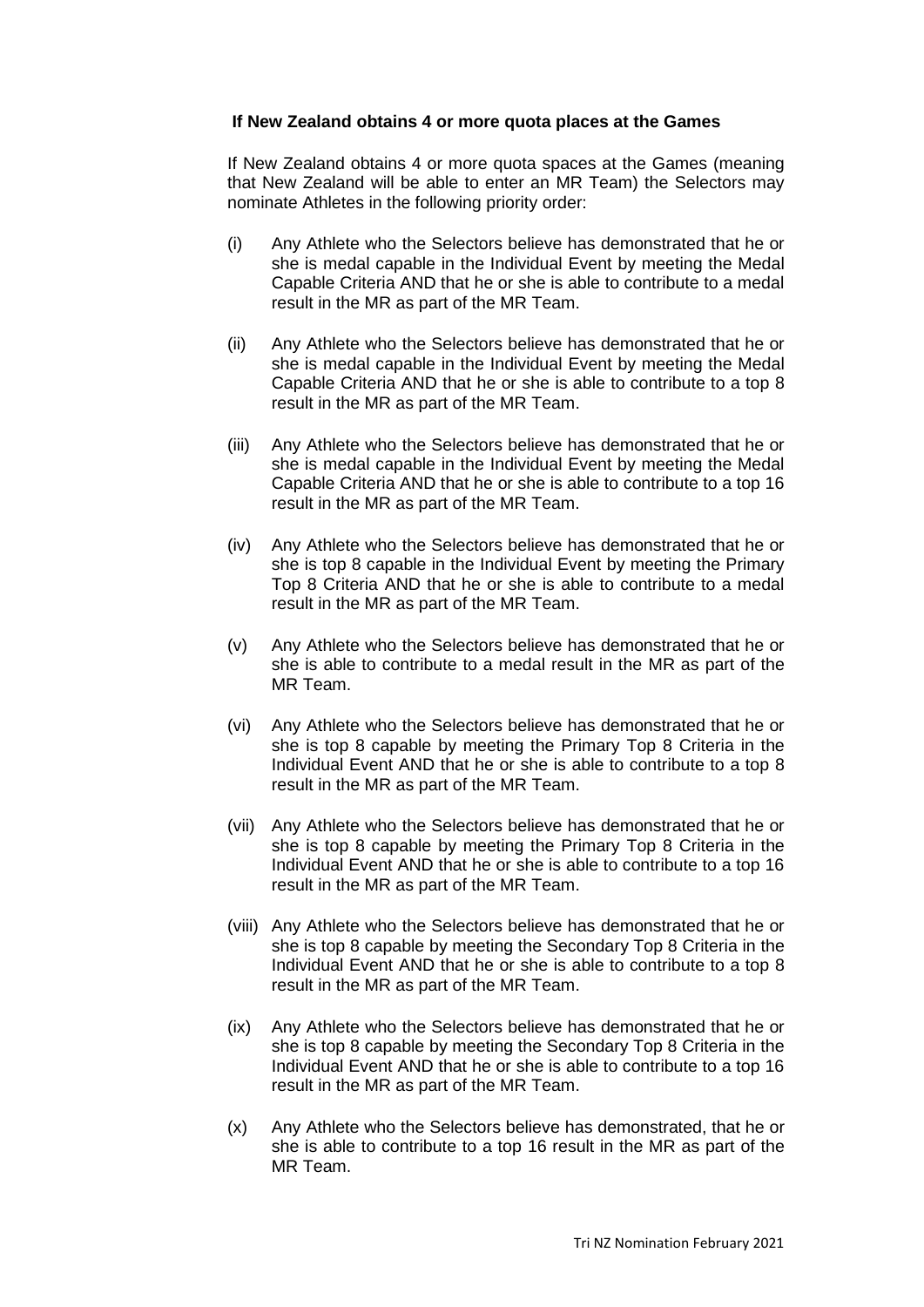(xi) Any Athlete who the Selectors believe has demonstrated that he or she is otherwise capable of achieving a top 16 result in the Individual Event.

### **If New Zealand obtains less than 4 quota places at the Games**

If New Zealand obtains less than 4 quota spaces at the Games (meaning that New Zealand will not be able to enter an MR Team) the Selectors may nominate Eligible Athletes in the following priority order:

- (xii) Any Athlete who the Selectors believe has demonstrated that he or she is medal capable in the Individual Event by meeting the Medal Capable Criteria.
- (xiii) Any Athlete who the Selectors believe has demonstrated that he or she is top 8 capable in the Individual Event by meeting the Primary Top 8 Criteria.
- (xiv) Any Athlete who the Selectors believe has demonstrated that he or she is top 8 capable in the Individual Event by meeting the Secondary Top 8 Criteria.
- (xv) Any Athlete who the Selectors believe has demonstrated that he or she is otherwise capable of achieving a top 16 result in the Individual Event.
- 5.2. **Tied Athletes**: If, as a result of applying the Nomination Criteria in clause [5.1](#page-4-1) above, there are more Athletes at a particular priority level who meet the criteria, than quota places available, nomination will be decided by the Selectors having regard to one or more of the following factors:
	- (a) when considering Athletes in relation to the Individual Event, priority will be given to Olympic distance races over sprint distance races;
	- (b) the Athletes' comparative performances in the Nomination Events which are likely to have similar circumstances to those in the Event at the Games in terms of factors such as, but not limited to, the course, the distance, and the climate at the Games;
	- (c) developing the potential of an Athlete for the Paris 2024 Olympic Games;
	- (d) an Athlete's attendance, attitude, and conduct at past competitions, training sessions, training camps, trials and other events;
	- (e) which of the tied Athletes demonstrates (when taken together with those Athletes who are already nominated) the most capability in MR in accordance with clause 5.4; and
	- (f) any other information the Selectors consider relevant.
- 5.4. **How to demonstrate capability in MR:** In order to determine an Athlete's capability to contribute to the MR Team, the Selectors must take into account the MR Criteria.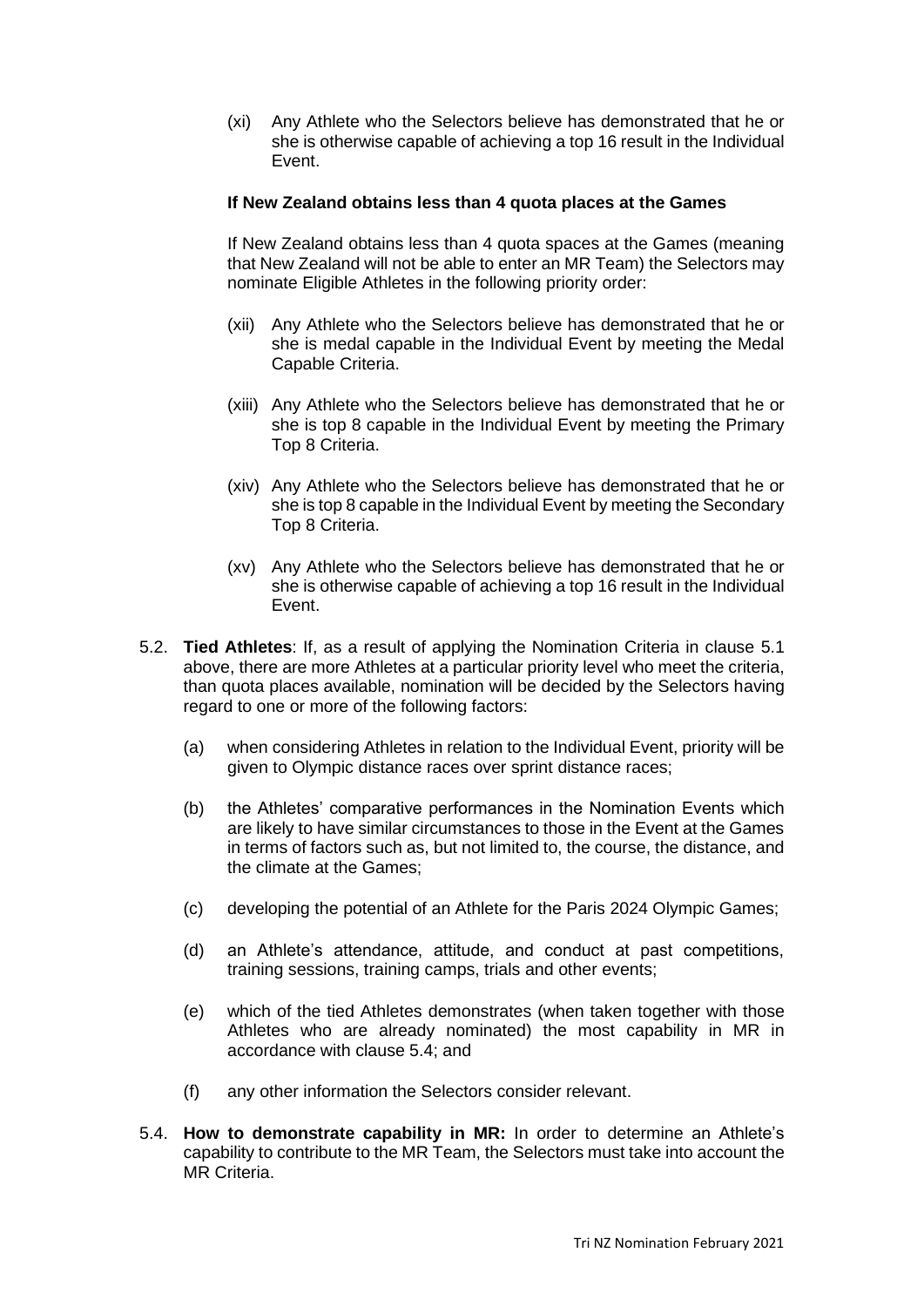- 5.5. **Medal Capable Criteria:** An Athlete will be regarded as medal capable by meeting the Medal Capable Criteria, in that the Athlete has obtained two or more podia places at Nomination Events.
- 5.6. **Primary Top 8 Criteria:** An Athlete will be regarded as meeting the Primary Top 8 Criteria, if the Athlete obtains two or more top 8 placings at any of the Nomination Events.
- 5.7. **Secondary Top 8 Criteria:** An Athlete will be regarded as meeting the Secondary Top 8 Criteria, if the Athlete obtains at least one top 8 placing at any Nomination Event and, based on evidence from the Tri NZ athlete pathway (such document is available from Tri NZ, as amended from time to time), can demonstrate that if he/she continues his/her accelerated performance, he/she will be capable of a top 3 place at the Paris 2024 Olympic Games in the individual triathlon event.
- 5.8. **Selection to Start in the MR Team:** If the Games Team comprises more than 4 Selected Athletes who are fit to compete in the MR Event, a minimum of two Selectors will (at their sole discretion) select the final MR Team to race at the Games following completion of the Individual Event at the Games, subject to agreement by the NZOC. The Selectors may use all available information to make that decision.

## <span id="page-7-0"></span>**6. Extenuating Circumstances**

- 6.1. **Application:** The Selectors may, in their sole discretion, consider and place weight upon any Extenuating Circumstances when considering an Athlete for nomination to the Games Team under this Nomination Policy.
- <span id="page-7-1"></span>6.2. **Notification:** An Athlete who wishes the Selectors to take Extenuating Circumstances into account in considering that Athlete's potential nomination to the Games Team, must advise the CEO of the specific Extenuating Circumstances in writing (and the CEO must provide that notice to the Selectors), with as much advance notice as possible, and:
	- (a) if the Extenuating Circumstances prevent an Athlete from competing or performing in a race, then ideally 7 days and no later than 2 hours prior to the relevant race;
	- (b) if the Extenuating Circumstances occur during a race then as soon as practicable but in no event later than 24 hours after of the completion of the race;
	- (c) if the Extenuating Circumstances occur at any other time, then as soon as practicable after it occurs.
- 6.3. **Where no Notification:** If the CEO is not notified of any Extenuating Circumstances in accordance with clause [6.2,](#page-7-1) then the Selectors may choose not to consider such circumstances.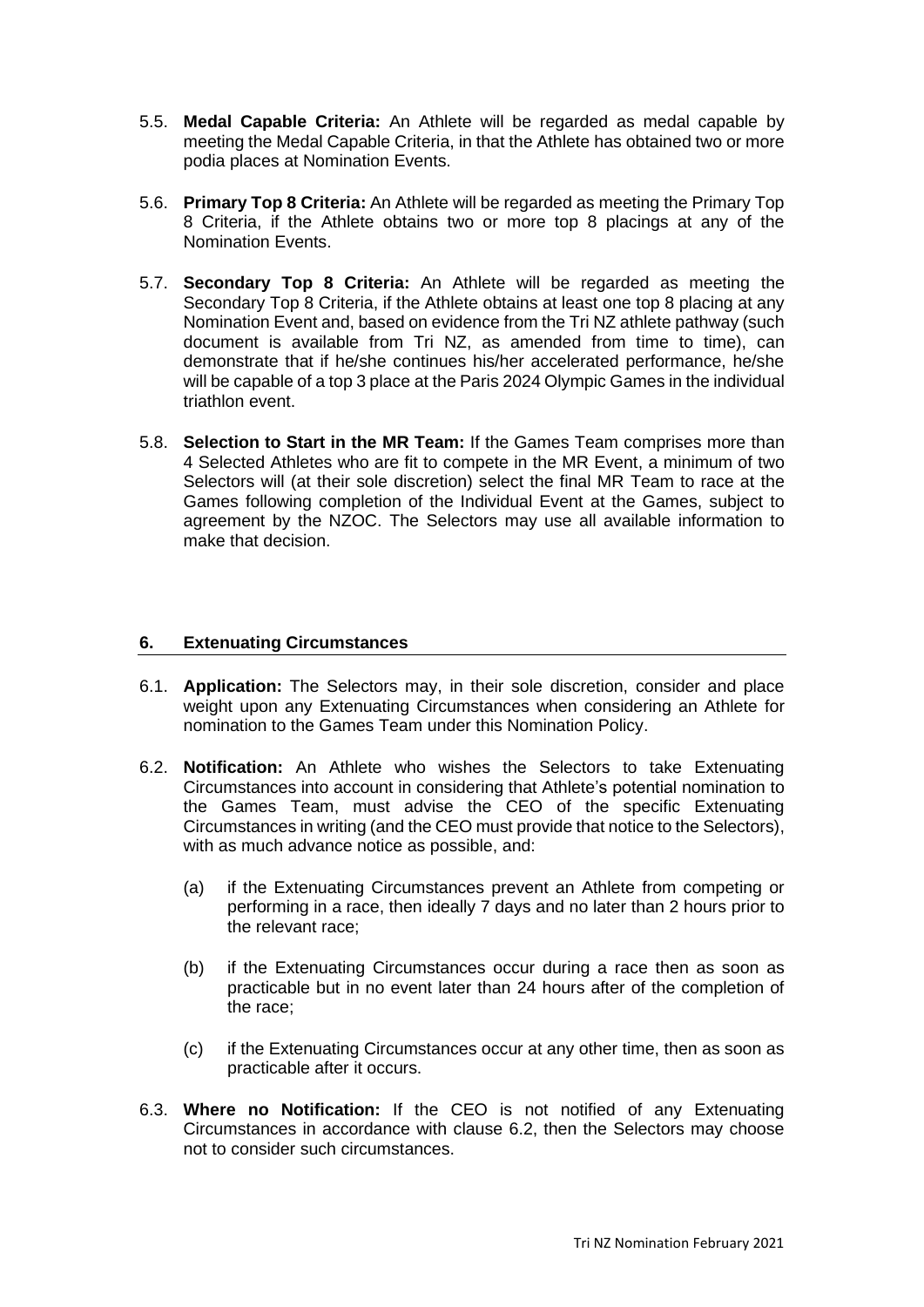- 6.4. **Injury/Illness:** If the Extenuating Circumstances are injury or illness, Athletes may be required by the Selectors to provide a medical certificate and/or to undergo an examination by a health practitioner(s) nominated by the Selectors, and to provide that opinion and/or report to the Selectors. Any failure to agree to such a request may result in the Selectors being unable to consider the injury or illness as an Extenuating Circumstance.
- 6.5. **Verification:** If the Extenuating Circumstances are circumstances other than injury or illness, the Selectors may request evidence to verify the existence and details of the Extenuating Circumstances.

## <span id="page-8-0"></span>**7. Other Factors**

- <span id="page-8-1"></span>7.1. **Demonstration:** In considering any Athlete for nomination to the Games Team, the Selectors must, in their sole discretion, be satisfied that each Athlete has demonstrated:
	- (a) the commitment to assist Tri NZ to achieve the primary and secondary aims of this Nomination Policy (as set out in clause 1.2);
	- (b) a current good level of form and fitness (acknowledging that, due to the extraordinary circumstances surrounding the postponement of the Games and suspension of international racing in 2020 and potentially 2021), there have been no Nomination Events between 17 April 2020 and the date of issue of this Nomination Policy);
	- (c) the commitment to maintain an appropriate level of fitness, training and competition to compete in the Games to the best of their ability; and
	- (d) a strong team ethic, including, a commitment to attend relevant Tri NZ training camps, and to promote Tri NZ in a positive manner.
- 7.2. **Opportunity to be Heard:** If the Selectors consider that an Athlete, who they are considering for nomination to the Games Team, has not or may not have demonstrated the requirements in clause [7.1,](#page-8-1) the Selectors shall, prior to any nomination:
	- (a) inform the Athlete of the specific requirement in clause [7.1](#page-8-1) which the Selectors consider has or may not have been demonstrated;
	- (b) give the Athlete an opportunity to respond, including an opportunity to provide evidence demonstrating they have satisfied the requirements (which can include results from the 2020-2021 Tri NZ Elite Series).
- <span id="page-8-2"></span>7.3. **Actions:** If, having received and considered the Athlete's response in clause [7.2\(b\),](#page-8-2) the Selectors consider the specific requirement has not, in their discretion, been met or a satisfactory response given, the Selectors may:
	- (a) decide not to nominate that Athlete to the Games Team;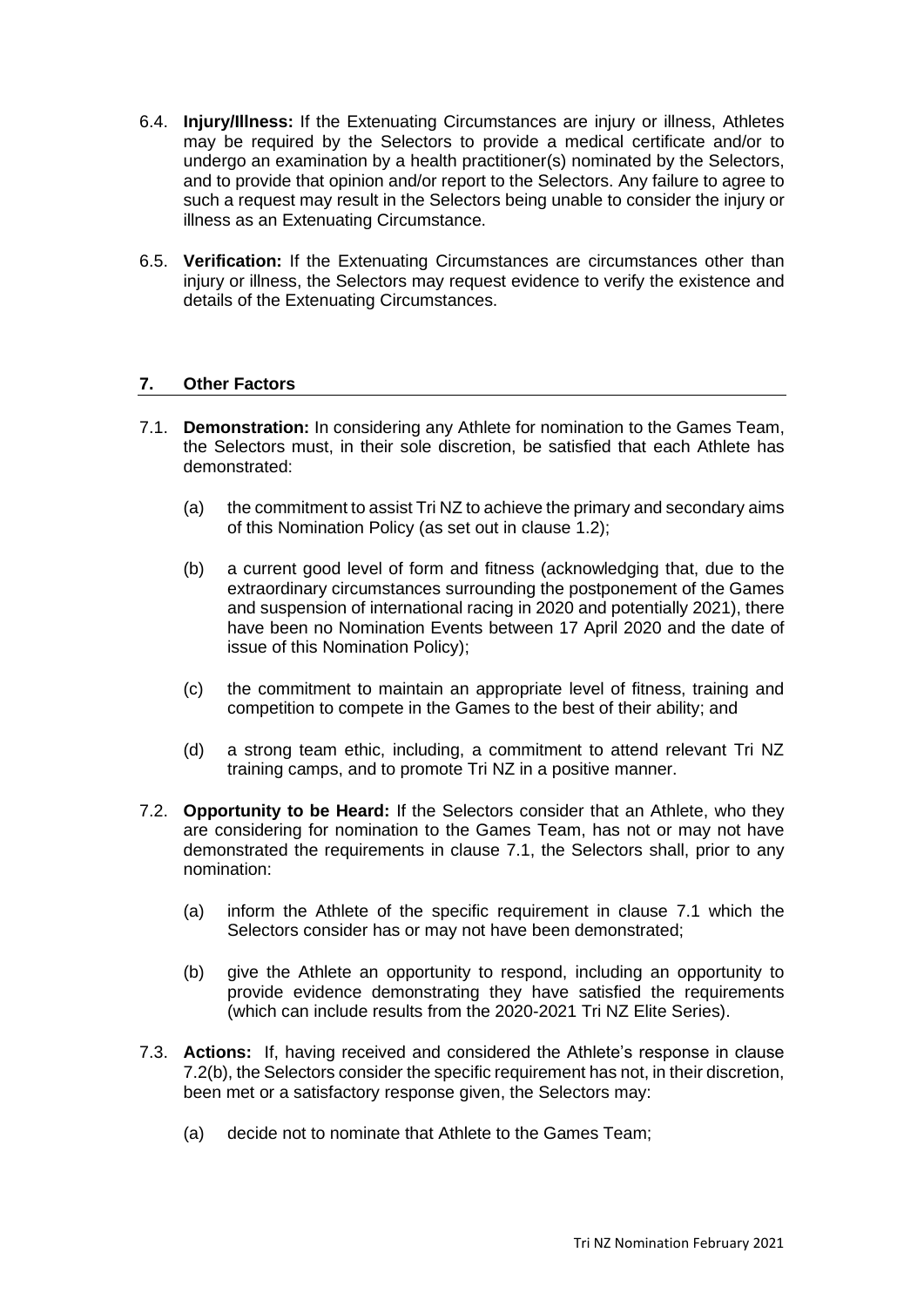- (b) require the Athlete to take specific steps to satisfy the requirements before the Nomination Date;
- (c) pursuant to clause 4.3, nominate the Athlete to the Games Team but notify the NZOC that the Athlete should not be selected to the Games Team without conditions relating to that requirement; or
- (d) nominate the Athlete to the Games Team.

### **8. Process & Consequences of Nomination**

- 8.1. **Notification**: All Eligible Athletes will be informed by the CEO whether or not they have been nominated to the NZOC as Nominated Athletes as soon as reasonably practicable after the Selectors have made their decision and, in any event, not later than the Nomination Date.
- <span id="page-9-0"></span>8.2. **Requirements:** Every Nominated Athlete must:
	- (a) maintain an appropriate level of fitness, training and competition as determined by Tri NZ in order to achieve the primary and secondary aims of this Nomination Policy (as set out in clause 1.2);
	- (b) keep the Selectors appraised of their fitness via Tri NZ. Ordinarily this will include race results and/or training data provided on a monthly basis;
	- (c) inform Tri NZ of any illness or injury that could impact on the Athlete's capability to compete to the best of their ability, on the understanding that Tri NZ will inform the Selectors of any fitness concern while upholding confidentiality; and
	- (d) comply with all reasonable instructions given by NZOC in relation to the Games Team (including but not limited to directions not to travel, quarantine and isolation and other health and safety instructions as required); and
	- (e) attend all meetings, training camps and other events required by the NZOC and/or Tri NZ; and
	- (f) comply with their obligations to Tri NZ, including but not limited to, reasonable instructions given by Tri NZ (including but not limited to directions not to travel, quarantine and isolation and other health and safety instructions as required) in relation to triathlon events.
- 8.3. **Replacement Athlete:** If prior to the Selection Date, a Nominated Athlete does not satisfy a requirement of their nomination (under clause [8.2\)](#page-9-0), the Selectors may, in their sole discretion, replace such Nominated Athlete with another Athlete who has been nominated as Reserve to the NZOC in accordance with this Nomination Criteria.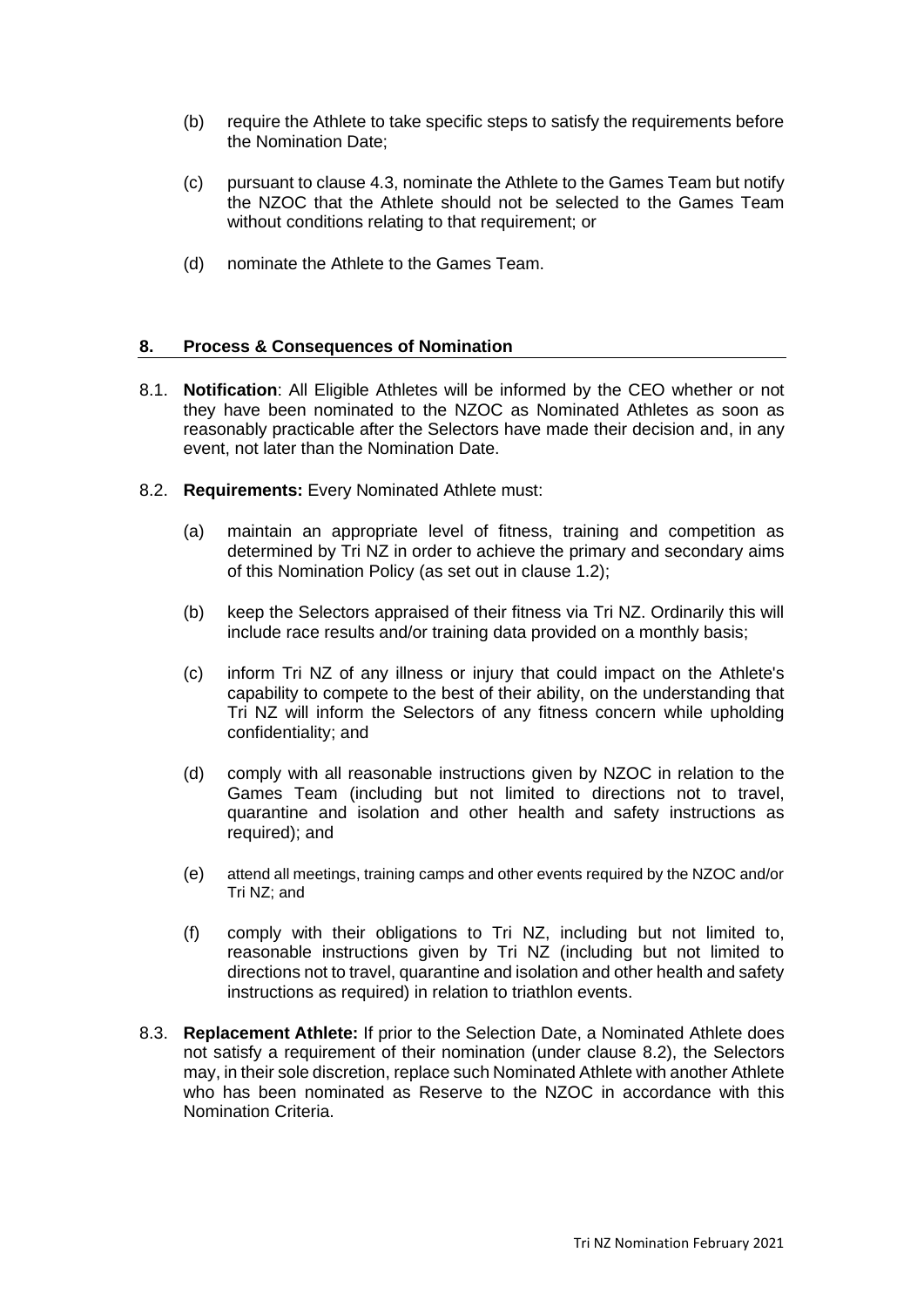### **9. Step 3 – Selection by NZOC**

- 9.1. **Selection:** The NZOC will decide if the Nominated Athletes will be selected to the Games Team in accordance with the NZOC Selection Policy.
- 9.2. **Conditions:** NZOC may select an Athlete, subject to conditions. For example, conditions of may include those noted below or any other conditions specified by the NZOC:
	- (a) recovery from injury to the satisfaction of the NZOC, after consultation with Tri NZ, by a specified date; and/or
	- (b) confirmation of an available quota place for the Games under the World Triathlon Qualification System by a specified date; and/or
	- (c) meeting a specified performance or testing requirement.
- 9.3. **Satisfying Conditions:** If selection of a Selected Athlete is conditional, the specified conditions **must** be met to the satisfaction of the NZOC, after consultation with Tri NZ, before that Athlete's selection is made unconditional. If they are not met, then the Athlete will, immediately cease to be a Selected Athlete upon being informed by NZOC that the condition(s) has not been satisfied.
- 9.4. **Notification:** The CEO will inform all Nominated Athletes whether or not they have been selected by the NZOC to the Games Team, in the manner and timeframe as required by the NZOC.
- 9.5. **Announcement of the NZ Team:** The NZOC shall, on the Selection Date, publicly announce the Selected Athletes.
- 9.6. **Requirements:** In addition to any requirements in the Athlete Agreement, every Selected Athlete must train as directed by Tri NZ and agree to compete in events and competitions, as directed by Tri NZ.
- 9.7. **Replacement Athlete:** If prior the Selection Date, a Selected Athlete does not satisfy a condition of their selection (under clause 9.3), or is removed by NZOC as a Selected Athlete in accordance with the Athlete Agreement, the Selectors may, in their sole discretion, nominate an Athlete who has successfully been selected as a Reserve to replace the Selected Athlete to the NZOC in accordance with this Nomination Criteria.
- 9.8. **MR Team:** The CEO (or his or her nominated delegate) will inform all Selected Athletes whether or not they have been selected to participate in the MR Team, as soon as reasonably practicable following the decision of the Selectors and approval of the NZOC.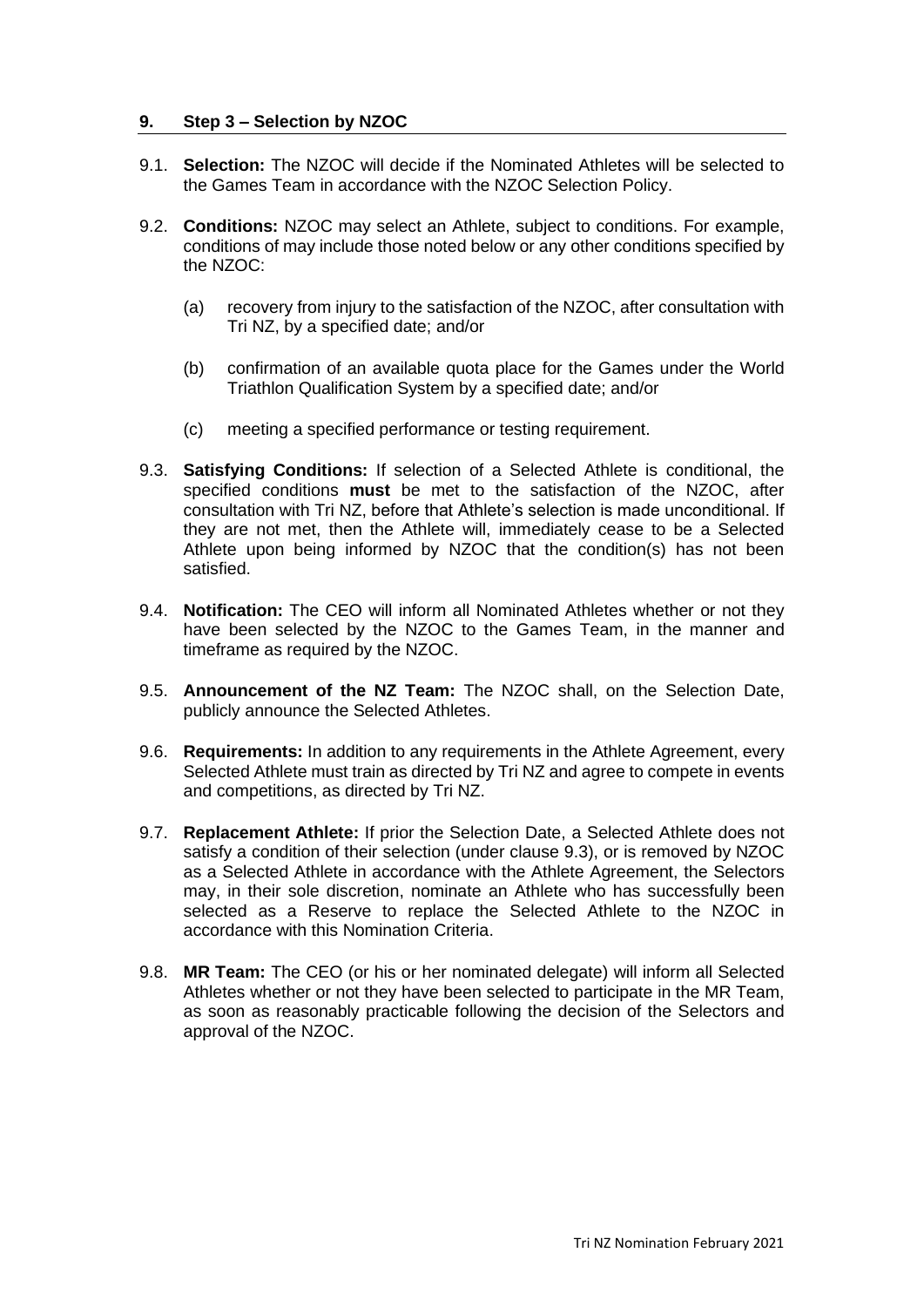#### **10. Appeals**

- 10.1. **Non-Nomination Appeal:** An Athlete may appeal to Tri NZ against their nonnomination to the Games Team in accordance with the Tri NZ Nomination Appeals Policy.
- 10.2. **Non-Selection Appeal:** An Athlete may appeal to NZOC against their nonselection to the Games Team in accordance with the NZOC Nomination and Selection Regulation.

### **11. Inconsistencies**

- 11.1. **Inconsistency:** In the event there is any inconsistency between this Nomination Policy and the NZOC Nomination and Selection Regulation, the NZOC Nomination and Selection Regulation shall prevail.
- 11.2. **Higher Standard:** If this Nomination Policy imposes a higher qualification standard or a lesser number of participants than stated by the World Triathlon Qualification System, this shall not be regarded as an inconsistency.

### **12. Amendments to this Nomination Policy**

- 12.1. **Amendment:** This Nomination Policy may be amended from time to time by the Tri NZ Board, provided the prior approval of the NZOC has been obtained.
- 12.2. **Notice:** The Tri NZ Board will give as much notice as possible of any amendment to this Nomination Policy to persons it considers may be affected by any such amendment.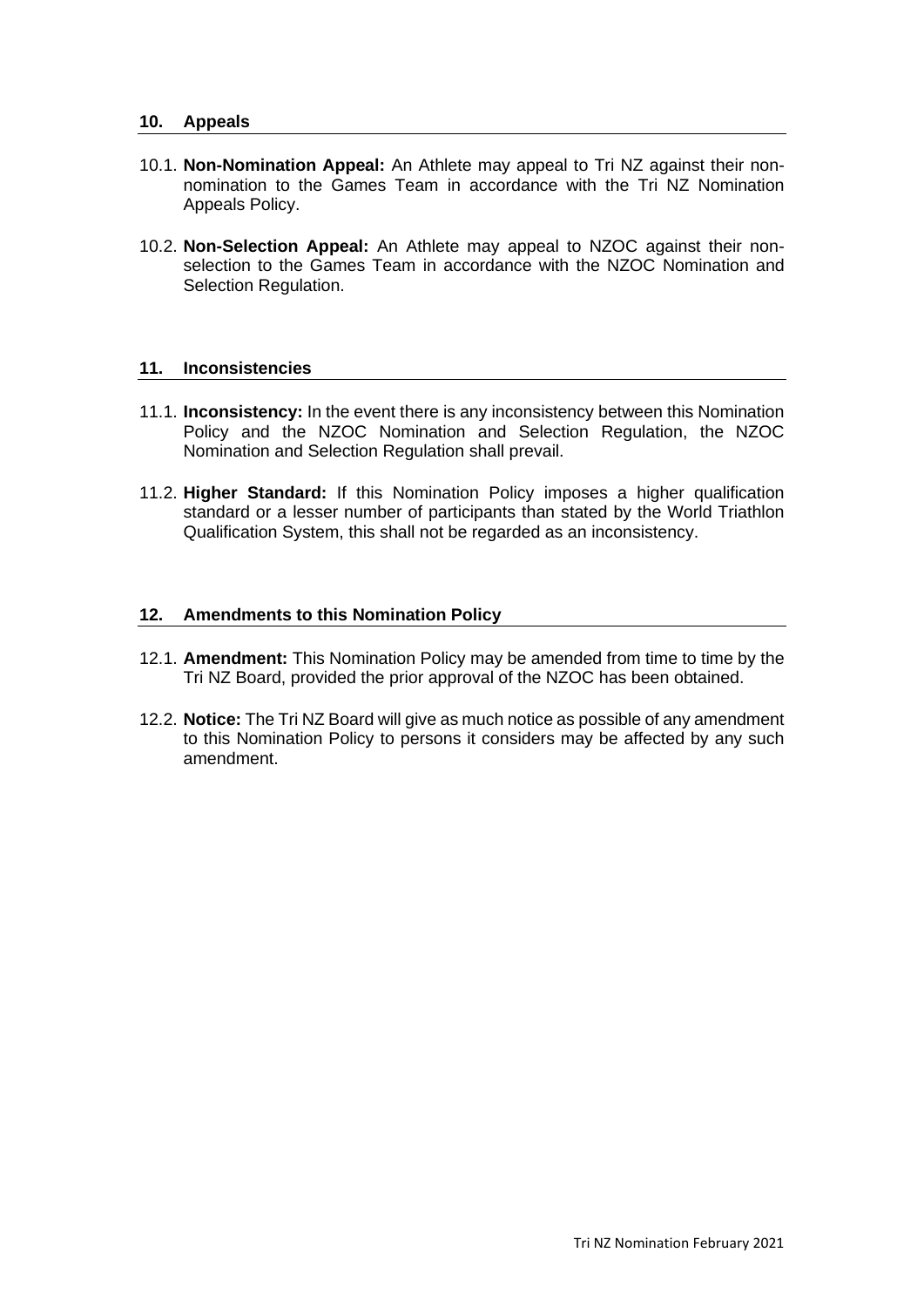#### <span id="page-12-0"></span>**13. Definitions**

In this Nomination Policy, the following definitions apply:

- 13.1. **2018 Nomination Policy** means the 2020 Tokyo Olympic Games Nomination Policy dated 26 November 2018 and any amendments to such policy.
- 13.2. **Application Date** means the date by which Athletes must submit a completed Athlete Application as specified in clause [3.2\(a\),](#page-2-1) in accordance with clause 8.3 of the NZOC Nomination and Selection Regulation.
- 13.3. **Athlete** means a person seeking nomination and selection to the Games Team, and other than in clauses [1.3\(a\),](#page-0-0) [2](#page-1-1) and [3,](#page-1-2) means an Eligible Athlete, unless stated otherwise.
- 13.4. **Athlete Agreement** means the agreement that must be completed by any Athlete wishing to be considered for nomination and selection for the Games Team in accordance with clause 8.4 of the NZOC Nomination and Selection Regulation.
- 13.5. **Athlete Application** means the application form set by the NZOC which must be completed by any Athlete applying to be nominated and selected to the Games Team.
- 13.6. **CEO** Means the CEO of Tri NZ from time to time and, if there is no CEO, means any board member of Tri NZ delegated such responsibility.
- 13.7. **Data** means any relevant data concerning an Athlete or his or her performance (in whatever format) that may be provided to the Selectors for their consideration but does not include the results from any race that Tri NZ did not directly enter New Zealand athletes into or does not, after the date of this Nomination Policy, directly enter New Zealand athletes into, pursuant to the Tri NZ International Travel Policy.
- 13.8. **DFSNZ** means Drug Free Sport New Zealand.
- 13.9. **Eligible Athlete** means an Athlete who meets the eligibility requirements in clause [3,](#page-1-2) unless specified otherwise.
- 13.10. **Event** means the Individual Events and the MR.
- 13.11. **Extenuating Circumstances** means the inability of an Athlete to compete or perform to an optimum level due to factors which occur to them (during a race, event, in testing or at any other time) including, but not limited to, the following:
	- (a) Injury or illness;
	- (b) Travel delays;
	- (c) Equipment failure;
	- (d) Bereavement or personal misfortune; and/or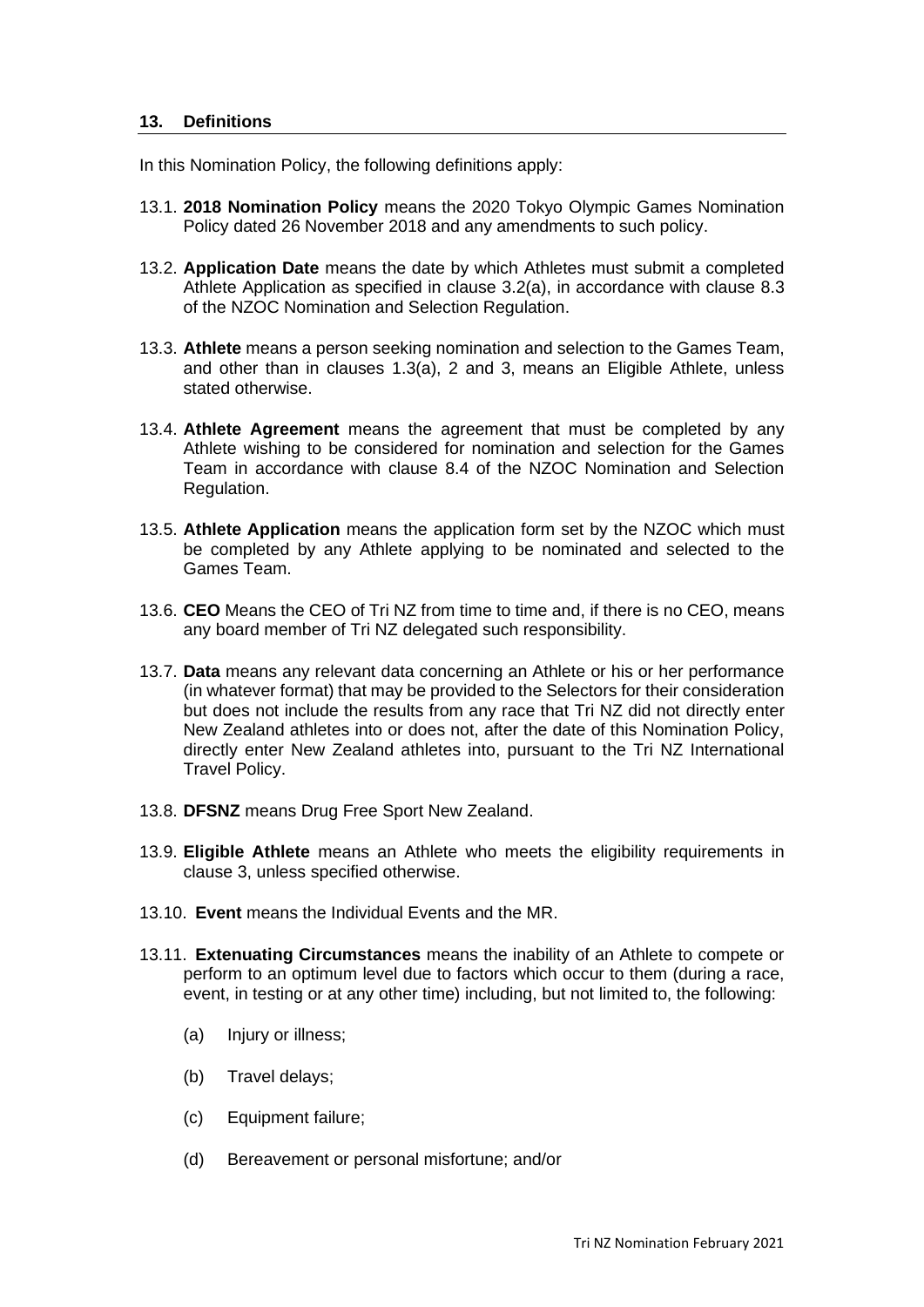- (e) Any other factors reasonably considered by the Selectors to constitute extenuating circumstances.
- 13.12. **Games** means the Olympic Games to be held in Tokyo, Japan from 23rd July to 8<sup>th</sup> August 2021.
- 13.13. **Games Team** means the New Zealand team of all the Athletes selected by the NZOC, and other personnel appointed by it, to attend the Games.
- 13.14. **Good Standing** means the Athlete must be a current registered member of Tri NZ and/or of a club affiliated to Tri NZ, and not be subject to any sanction or disciplinary action from Tri NZ or their club.
- 13.15. **Individual Event** means the individual men's triathlon event or the individual women's triathlon event at the Games (as relevant to the Athlete being considered).
- 13.16. **Medal Capable Criteria** means the criteria set out in clause 5.5.
- 13.17. **MR** means the mixed relay event at the Games.
- 13.18. **MR Commitment** means that the Athlete:
	- (a) has confirmed his or her commitment to Tri NZ to participate in the MR if selected to do so;
	- (b) used all reasonable endeavours to make himself or herself available for selection to the MR ITU Races; and
	- (c) use all reasonable endeavours to attend and participate in the MR Training Camps within the Qualification Period (having due regard for injuries, his or her other Tri NZ commitments and any other relevant considerations).
- 13.19. **MR Criteria** means the criteria set out in Schedule 1 to determine an Athlete's capability in MR.
- 13.20. **MR ITU Races** means [2019 ITU World Triathlon Mixed Relay Series Abu Dhabi](https://www.triathlon.org/events/event/2019_itu_world_triathlon_mixed_relay_series_abu_dhabi) 2019 ITU Abu Dhabi, [2019 ITU World Triathlon Mixed Relay Series](https://www.triathlon.org/events/event/2019_itu_world_triathlon_mixed_relay_series_nottingham)  [Nottingham,](https://www.triathlon.org/events/event/2019_itu_world_triathlon_mixed_relay_series_nottingham) [2019 Hamburg ITU Triathlon Mixed Relay World Championships,](https://www.triathlon.org/events/event/2019_hamburg_itu_triathlon_mixed_relay_world_championships) [2019 ITU World Triathlon Mixed Relay Series Edmonton,](https://edmonton.triathlon.org/) [2019 Devonport OTU](https://www.triathlon.org/events/event/2019_devonport_otu_sprint_triathlon_oceania_cup_and_sprint_triathlon_oceani)  [Sprint Triathlon Oceania Cup \(mixed relay race\),](https://www.triathlon.org/events/event/2019_devonport_otu_sprint_triathlon_oceania_cup_and_sprint_triathlon_oceani) [2019 Tokyo ITU](https://www.triathlon.org/events/event/2019_tokyo_itu_world_olympic_qualification_event) Olympic [Qualification Event](https://www.triathlon.org/events/event/2019_tokyo_itu_world_olympic_qualification_event) and any other race that is notified by Tri NZ to Athletes at least 6 weeks before such race.
- 13.21. **MR Team** means the MR Team consisting of two men and two women that will represent New Zealand at the Games.
- 13.22. **MR Training Camps** means the MR training camps organised by Tri NZ during the Qualification Period, details of which are notified to all Athletes no less than 6 weeks' notice.
- 13.23. **MR Trial Day** means the testing and skills day held on 9 February 2019, in Kinloch and any other testing and skills day held after the date of this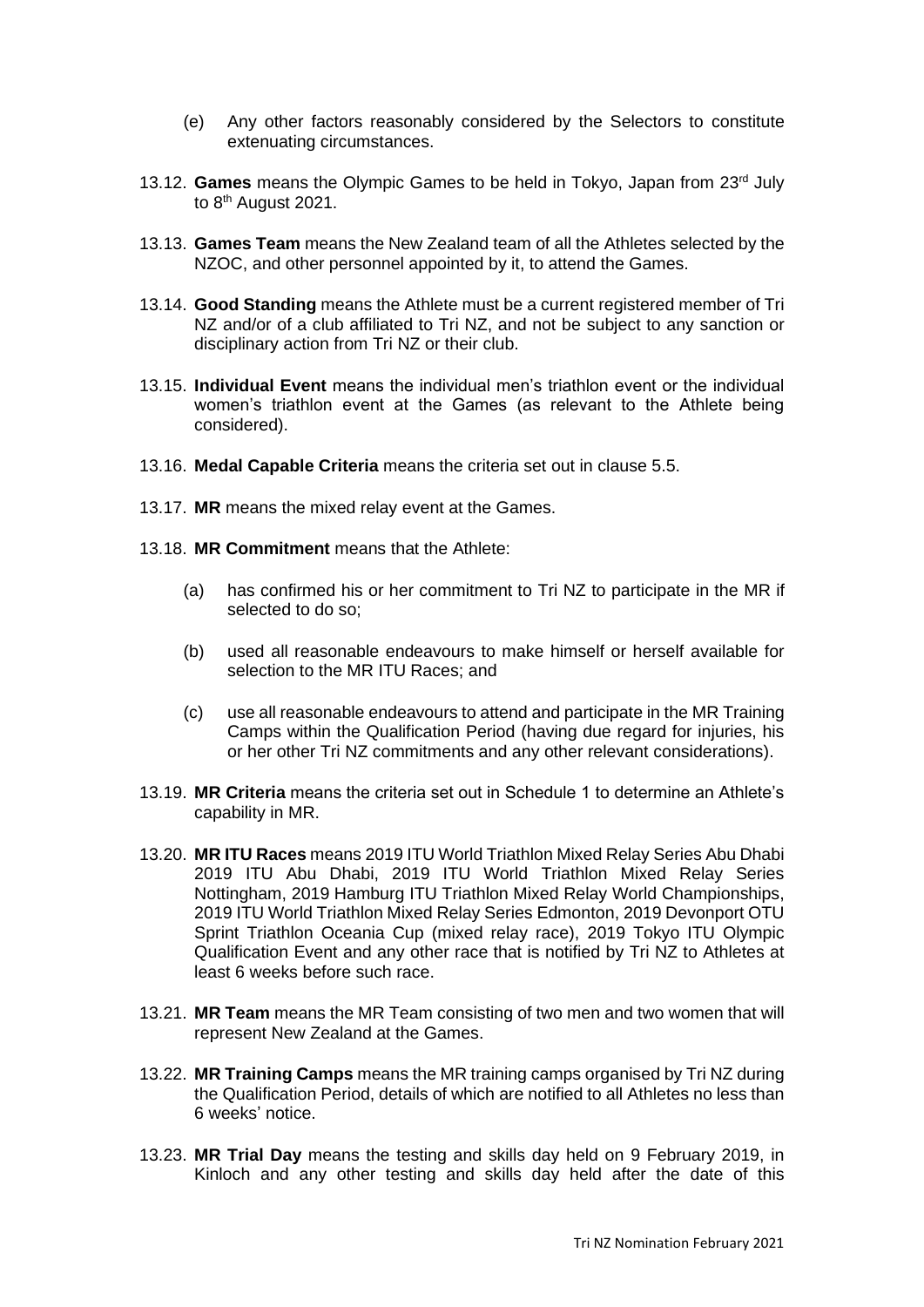Nomination Policy where athletes will be tested against pre-communicated criteria and data collected, in a standardised format to support Selection Consideration and notified to all Athletes on no less than 6 weeks' notice.

- 13.24. **Nominated Athlete** means the Athletes which Tri NZ nominates to the NZOC for the Games Team, including those nominated subject to any conditions.
- 13.25. **Nomination Date** means the applicable date specified in clause [4.2](#page-3-0) by which Tri NZ must submit particulars of each Nominated Athlete to the NZOC for its consideration for selection to the Games Team.
- 13.26. **Nomination Events** means the following races during the Qualification Period:
	- (a) any of the ITU World Triathlon Series races and World Triathlon Championships Series races; and/or
	- (b) the Tokyo Test Event,

but does not include any race that Tri NZ did not directly enter New Zealand athletes into or does not, after the date of this Nomination Policy, directly enter New Zealand athletes into, pursuant to the Tri NZ International Travel Policy.

- 13.27. **Nomination Policy** means this nomination policy.
- 13.28. **NZOC** means the New Zealand Olympic Committee Incorporated.
- 13.29. **NZOC Nomination and Selection Regulation** means the regulation of the NZOC relation to the nomination and selection process for all Olympic and Commonwealth games, including the Games, available at [www.olympic.org.nz.](http://www.olympic.org.nz/)
- 13.30. **NZOC Selection Policy** means the selection policy of the NZOC for the Games, available at [http://www.olympic.org.nz/assets/Uploads/Tokyo-2020-](http://www.olympic.org.nz/assets/Uploads/Tokyo-2020-NZOC-Selection-Policy2.pdf) [NZOC-Selection-Policy2.pdf.](http://www.olympic.org.nz/assets/Uploads/Tokyo-2020-NZOC-Selection-Policy2.pdf)
- 13.31. **Primary Criteria** means the criteria set out in clause 5.1(a).
- 13.32. **Primary Top 8 Criteria** means the criteria set out in clause 5.6.
- 13.33. **Qualification Period** means the period between 1 January 2019 and 12 March 2021 (but does not include any period between 17 April 2020 and 31 December 2020).
- 13.34. **Reserves** means travelling or non-travelling reserves as designated by the Selectors.
- 13.35. **Secondary Top 8 Criteria** means the criteria set out in clause 5.7.
- 13.36. **Selection Date** means the date on which the NZOC publicly announces which Nominated Athletes from Tri NZ have been selected to the Games Team.
- 13.37. **Selected Athlete** means an Athlete who is selected by the NZOC to the Games Team.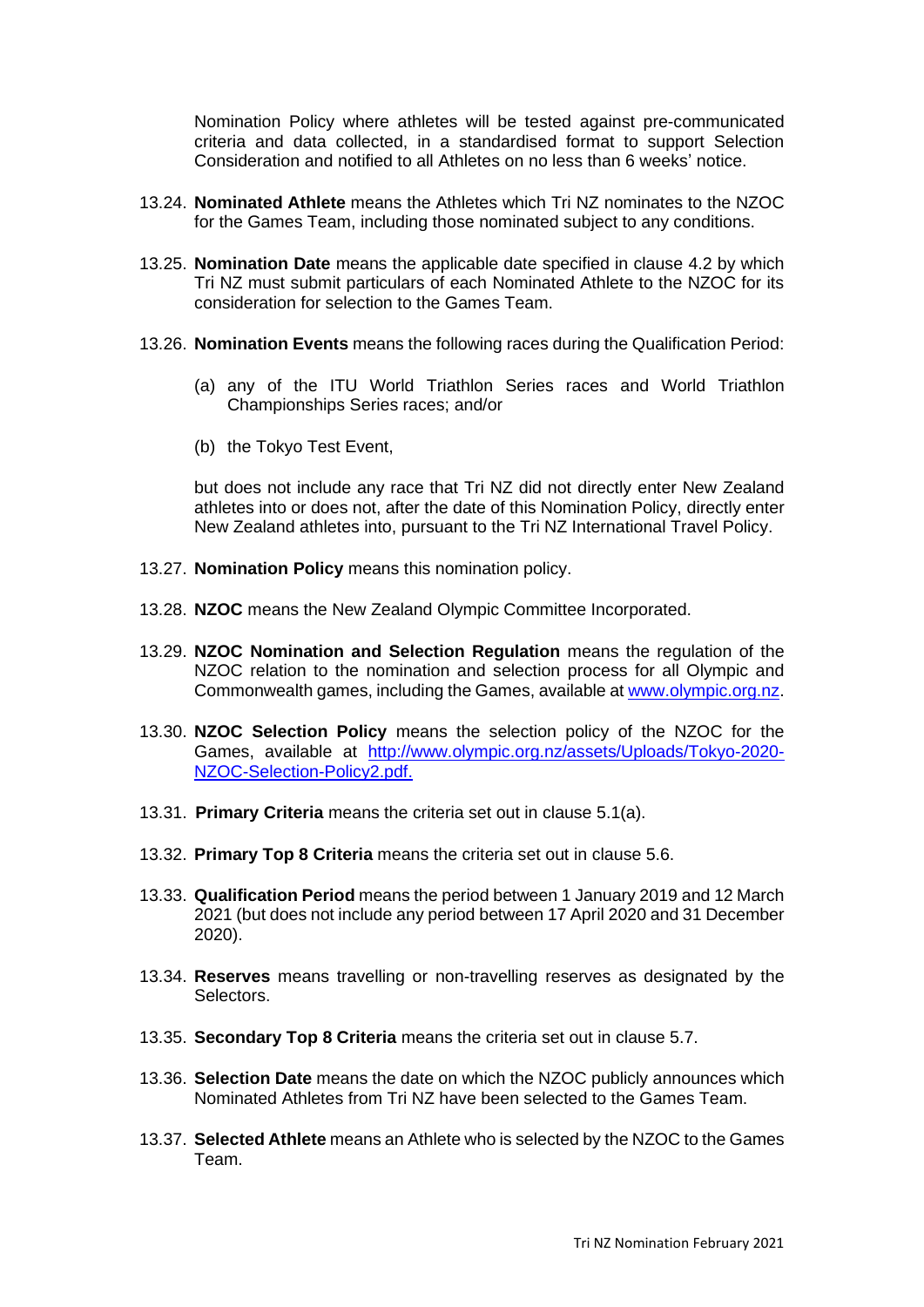- 13.38. **Selectors** means the members of the Tri NZ Elite Selection Commission appointed by the Tri NZ Board in accordance with Selectors' Terms of Reference. The names of each of the Selectors are on the Tri NZ website.
- 13.39. **Selectors' Terms of Reference** means the terms of reference of the Tri NZ Elite Selection Commission dated **2015**, [http://triathlon.kiwi/wp](http://triathlon.kiwi/wp-content/uploads/2018/11/Elite-Selection-Commission-Terms-of-Reference-PDF.pdf)[content/uploads/2018/11/Elite-Selection-Commission-Terms-of-Reference-](http://triathlon.kiwi/wp-content/uploads/2018/11/Elite-Selection-Commission-Terms-of-Reference-PDF.pdf)[PDF.pdf](http://triathlon.kiwi/wp-content/uploads/2018/11/Elite-Selection-Commission-Terms-of-Reference-PDF.pdf) and as may be amended or replaced by the Tri NZ Board.
- 13.40. **Tokyo Test Event** means the [2019 Tokyo ITU World Olympic Qualification](https://www.triathlon.org/events/event/2019_tokyo_itu_world_olympic_qualification_event)  [Event.](https://www.triathlon.org/events/event/2019_tokyo_itu_world_olympic_qualification_event)
- 13.41. **Tri NZ** means Triathlon New Zealand Incorporated.
- 13.42. **Tri NZ Nomination Appeals Policy** means the nomination appeals policy attached as Schedule 2.
- 13.43. **Tri NZ Board** means the Board of directors of Tri NZ.
- 13.44. **WADA Code** means the World Anti-Doping Code published by the World Anti-Doping Agency (a copy of which is available at [https://www.wada](https://www.wada-ama.org/en/resources/the-code/world-anti-doping-code)[ama.org/en/resources/the-code/world-anti-doping-code\)](https://www.wada-ama.org/en/resources/the-code/world-anti-doping-code).
- 13.45. **World Triathlon** means the World Triathlon Union being the international federation of Tri NZ (formally known as ITU).
- 13.46.**World Triathlon Qualification System** means World Triathlon Qualification System – Games of the XXXII Olympiad – Tokyo 2020, as may be updated from time to time. The latest version of the World Triathlon Qualification System will be published on the Tri NZ website as soon as practical after release.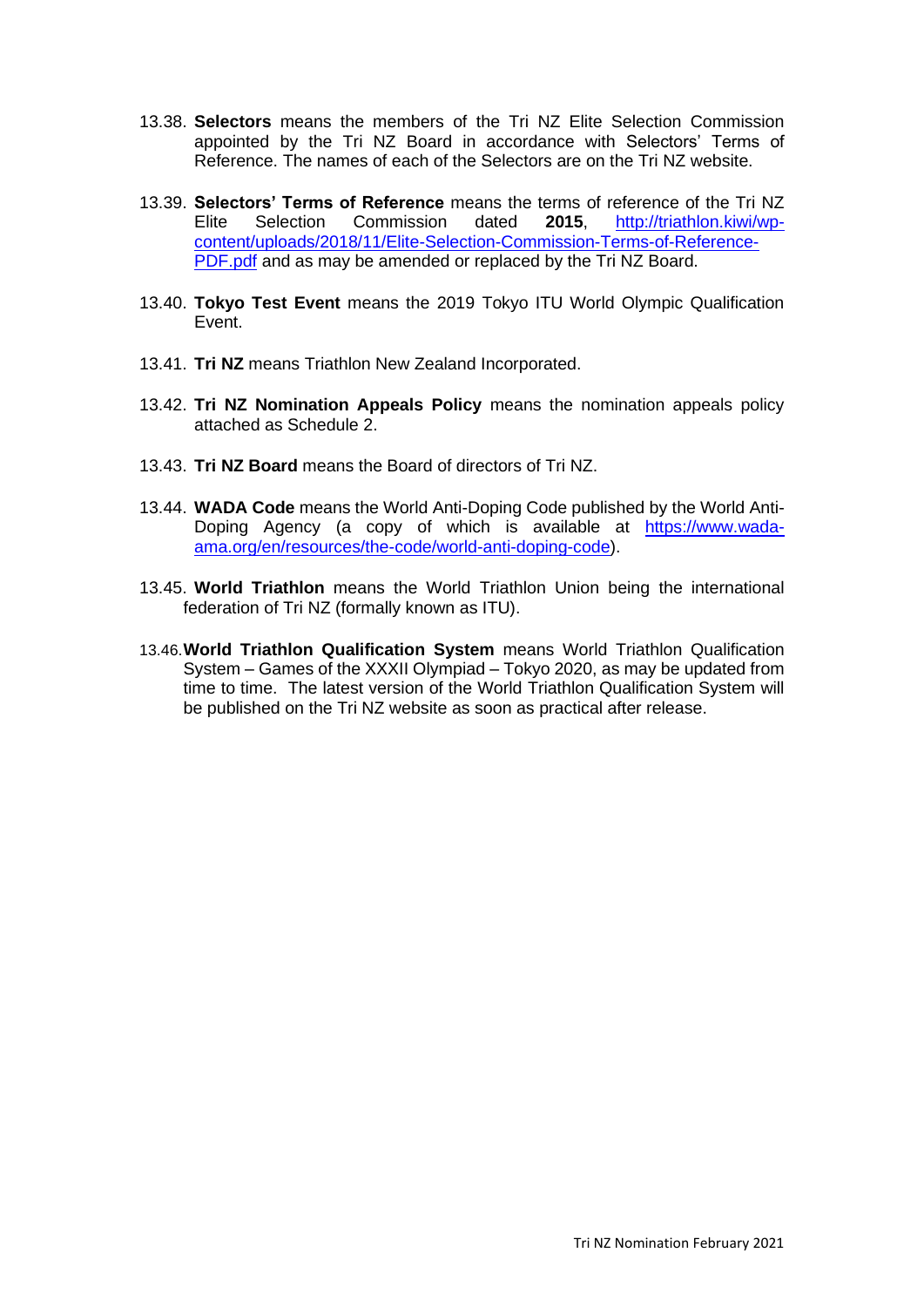# **SCHEDULE 1**

### **MR Criteria**

In determining an Athlete's capability in MR, Selectors must consider:

- 1. that Athlete's individual contribution to race results from any MR ITU Races that he or she has participated in;
- 2. that Athlete's race results from all Nomination Events that are sprint distance events; and
- 3. any Data provided in relation to the Athlete before 12 March 2021 with priority given to data obtained at any MR Trial Day.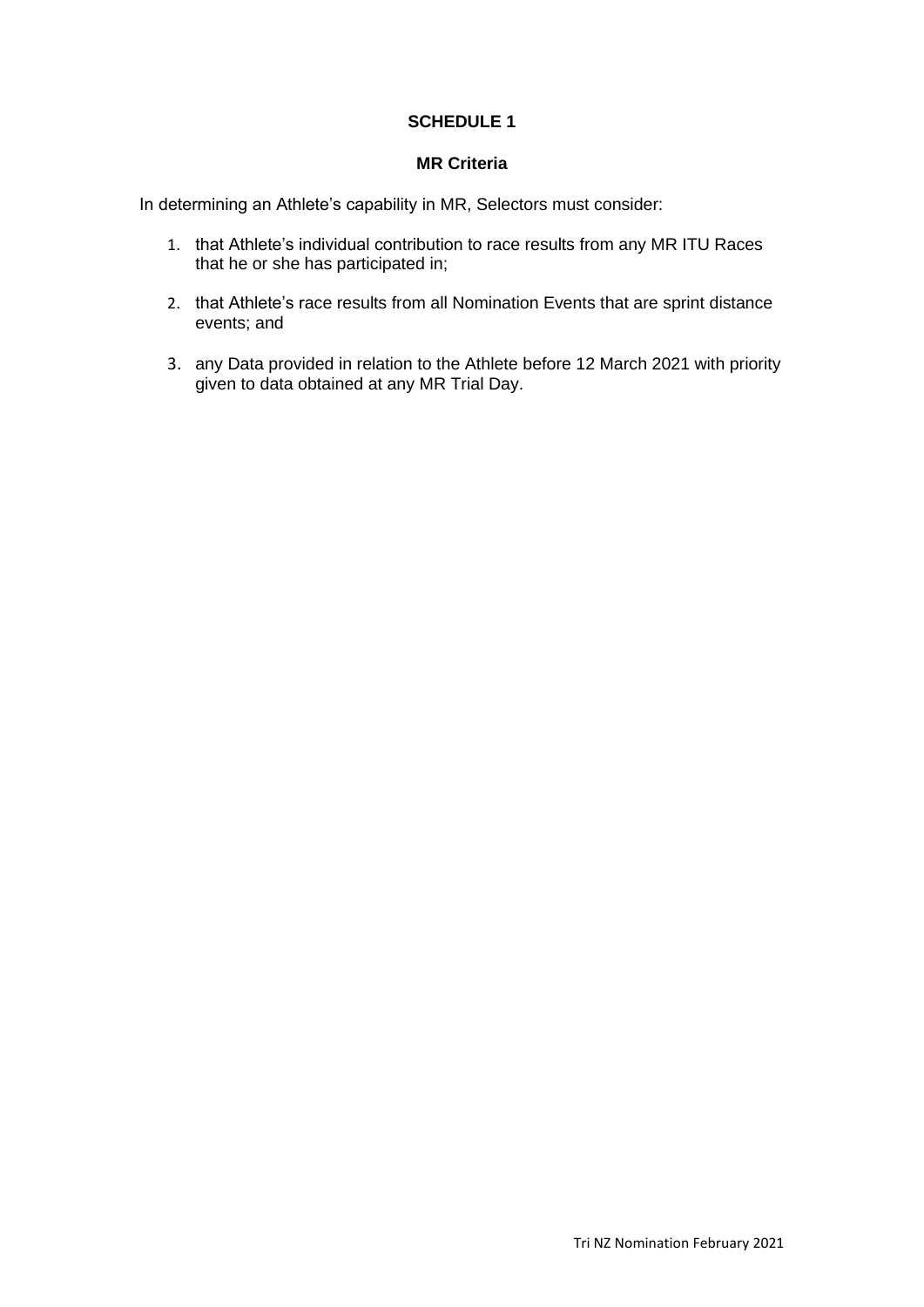# **SCHEDULE 2**

## **OLYMPIC AND COMMONWEALTH GAMES NOMINATION / NON-NOMINATION APPEALS POLICY**

This Nomination/Non-Nomination Appeals Policy (Policy) sets out the procedures that must be followed for any appeal against a decision by the Tri NZ Elite Selection Commission regarding an Athlete's nomination or non-nomination to the New Zealand Olympic Committee Incorporated (NZOC) for consideration for selection to Olympic and Commonwealth Games teams.

The NZOC has agreed, pursuant to clause 13.3 of the NZOC Nomination and Selection Regulation ("Regulation"), to a variation of the appeals process for Olympic and Commonwealth Games ("Games").

This Policy was adopted by the Tri NZ Board on 25 November 2016 and is effective from that date.

## **Procedure**

Any Athlete who is eligible for consideration under a Games Nomination Policy (Nomination Policy) may appeal against their nomination or non-nomination in accordance with the procedures set out below:

- 1. A Nomination Appeal may be made on any one or more of the following grounds:
	- 1.1. That the Nomination Policy was not properly followed and/or implemented;
	- 1.2. The Athlete was not afforded a reasonable opportunity to satisfy the Nomination Policy;
	- 1.3. The nomination decision was affected by bias;
	- 1.4. There was no material on which the nomination decision could be reasonably based, or the nomination decision could not be reasonably based on the material available.
- 2. The procedure for a Nomination Appeal shall then be as follows:
	- 2.1. An Athlete wishing to appeal must give written notice of appeal ("Notice of Appeal") to the Chief Executive of Tri NZ or such other person nominated by the Tri NZ Board ("the Chief Executive") within 48 hours of being notified of the Elite Selection Commission's decision, stating:
		- 2.1.1. Full name and contact details;
		- 2.1.2. Tri NZ membership (TRIBE) number;
		- 2.1.3. The nomination or non-nomination they are appealing against;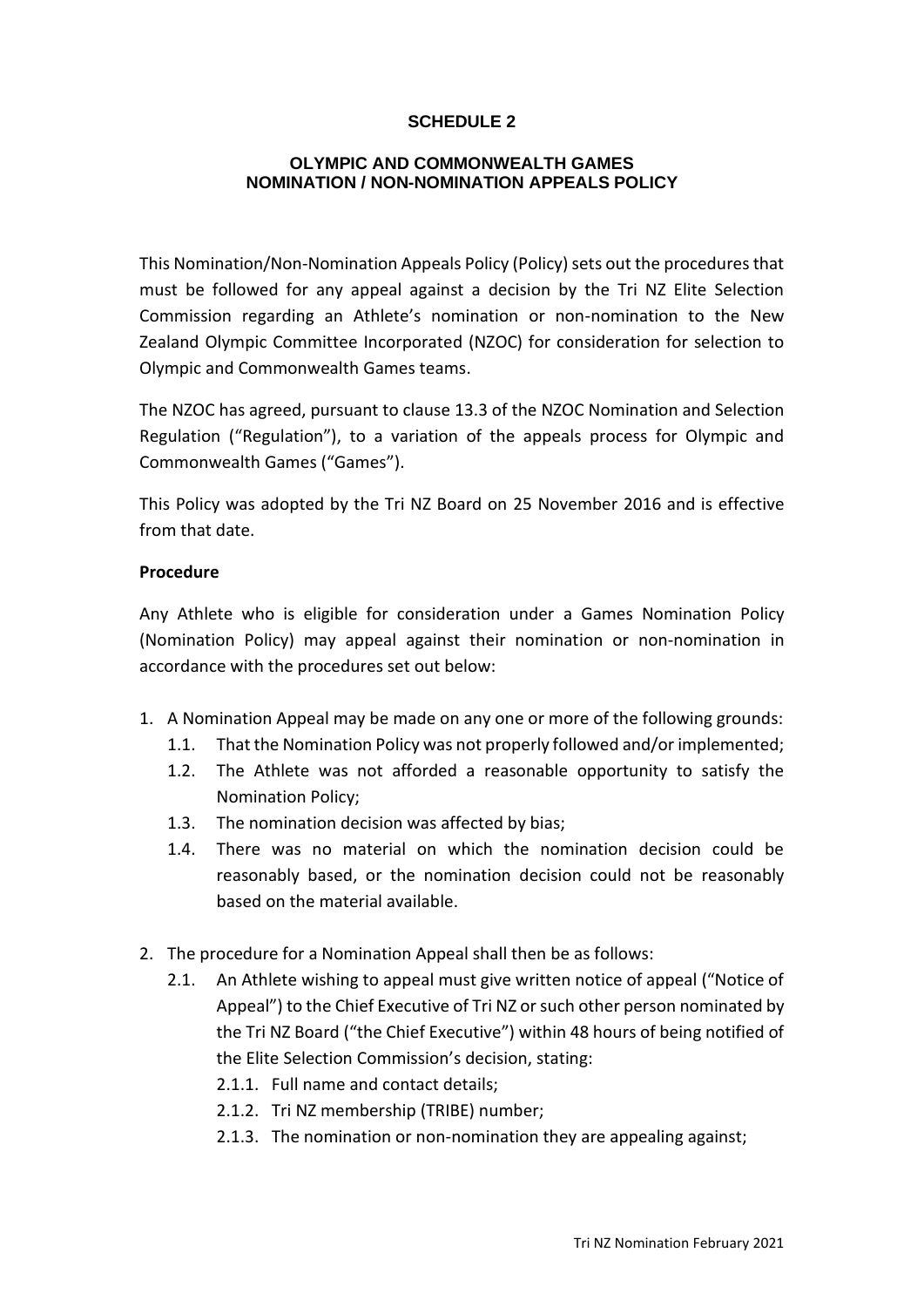- 2.1.4. The grounds of Nomination Appeal, with reference to those listed in clause 1, above;
- 2.1.5. A brief explanation of their case on those grounds and of how they meet the Nomination Policy (further evidence to be called during the procedure below).
- 2.1.6. The Notice of Appeal must be accompanied by a deposit of \$100 which is to be paid into a nominated Tri NZ bank account, fully refundable if the Nomination Appeal is successful.
- 2.2. Within 48 hours of receipt of Notice of Appeal, the Chief Executive shall:
	- 2.2.1. Acknowledge receipt of the Nomination Appeal with the Athlete;
	- 2.2.2. Advise the Elite Selection Commission that a Nomination Appeal has been received;
	- 2.2.3. Make arrangements for the Tri NZ Ombudsman to process and hear the Appeal.
- 3. The role and powers of the Tri NZ Ombudsman are as follows:
	- 3.1. The Tri NZ Ombudsman is tasked with examining whether the Elite Selection Commission correctly applied the Nomination Policy in relation to the grounds of Nomination Appeal. Hence, they will:
		- 3.1.1. Review the nomination process in person, by telephone or by video telephony as soon as possible and, in any event, no later than 10 days after the date the Notice of Appeal is received by the Chief Executive; and
		- 3.1.2. Conduct any hearing on a confidential and without prejudice basis - in particular, the content of any matters discussed during such hearing may not be used by either party in respect of any further selection/nomination matters; and
		- 3.1.3. Hear the views and position of both the Athlete and the Elite Selection Commission prior to making a decision.
		- 3.1.4. The Athlete and the Elite Selection Commission may elect to have legal or other representation for the purposes of any hearing. The parties may call such evidence as they think fit.
		- 3.1.5. be independent of any member of the Elite Selection Commission.
	- 3.2. Following review of Nomination Appeal, the Tri NZ Ombudsman may:
		- 3.2.1. Make recommendation to the Tri NZ Board for changes it may wish to consider to the decision of the Elite Selection Commission, within the broader context of governing rules and claims of other athletes; or
		- 3.2.2. Refer the case back to the Elite Selection Commission for reconsideration on the grounds of fresh evidence which could